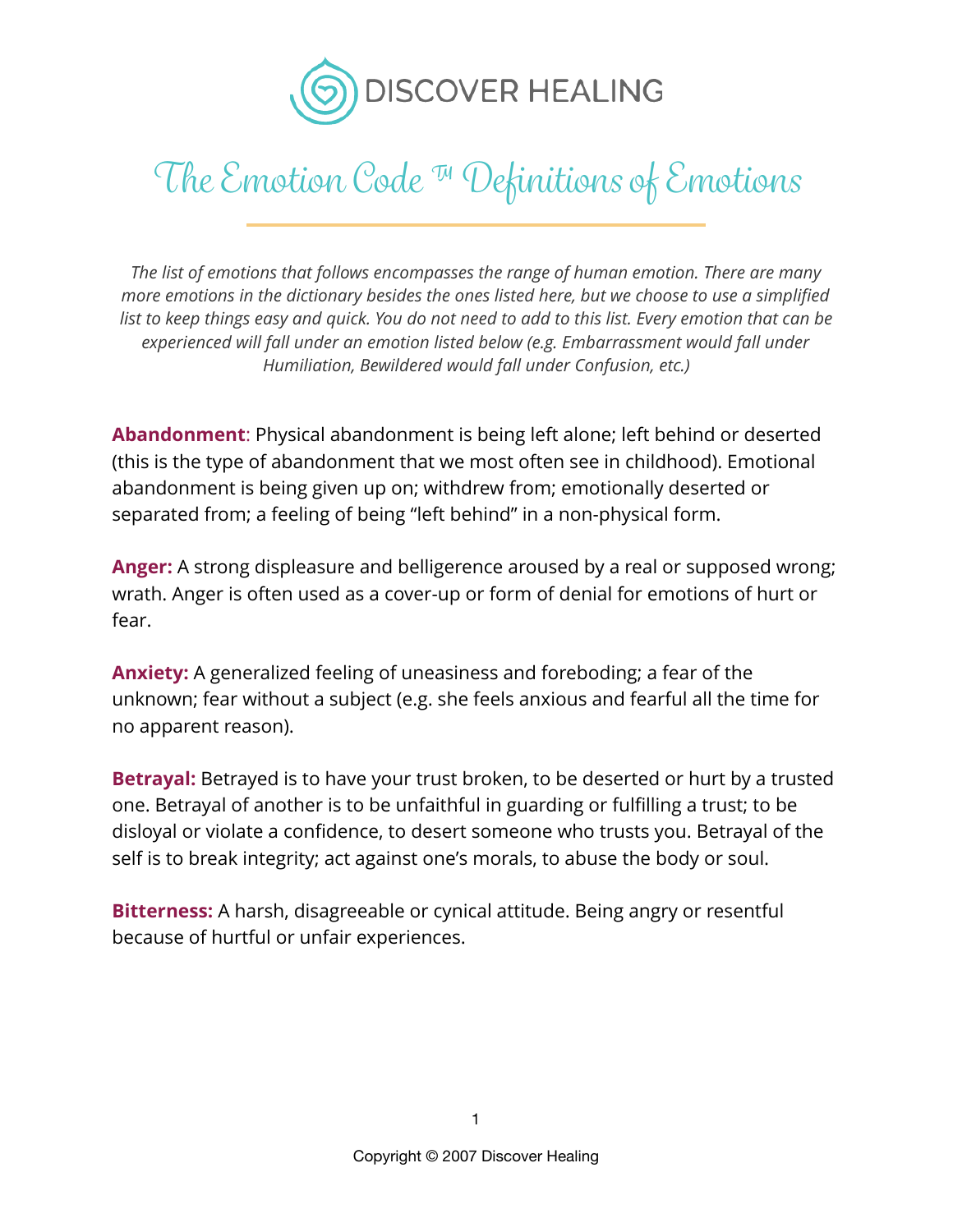

**Blaming:** Being Blamed is to be held responsible; accused; or held guilty for something. Blaming another is to hold responsible; accuse; find fault with. Putting responsibility on someone or something else to avoid taking responsibility. This is a key emotion in creating a victim mentality and can cause a deterioration of personal power. Blaming the self is finding fault with oneself, which can lead to feelings of self-abuse, depression, etc.

**Conflict:** Internal Conflict is a mental and emotional struggle within the self, arising from opposing demands or impulses. (e.g. He was feeling conflicted about whether or not to take the new job) External Conflict is to fight; to disagree or be disagreeable; to struggle or battle against; to antagonize. Prolonged strife or struggle. (e.g. She and her ex-husband experience continual conflict about custody of their children). 1

**Confusion:** A disoriented feeling; foggy thinking; chaos; lack of distinctness or clearness; perplexity; bewilderment; a disturbed mental state.

**Creative Insecurity:** Feeling unsafe or untrusting the self about the creation or development of anything- relationships, family, health, money, career and/or artistic endeavors. A feeling of insecurity that arises and blocks the creative process. (e.g. writer's block).

**Crying:** The (often) involuntary act of expressing a strong emotion; a response to pain or suffering (emotional or physical). A response to or expression of helplessness. A physical sensation felt in the throat, chest and/or diaphragm. Often becomes trapped when one does not allow him/herself to cry (i.e. suppressing this reaction or stuffing it down).

**Defensiveness:** A state of resisting attack or protecting oneself; being sensitive to the threat of criticism or injury to one's ego; being on guard against real or imagined threats to one's person, physical and/or emotional.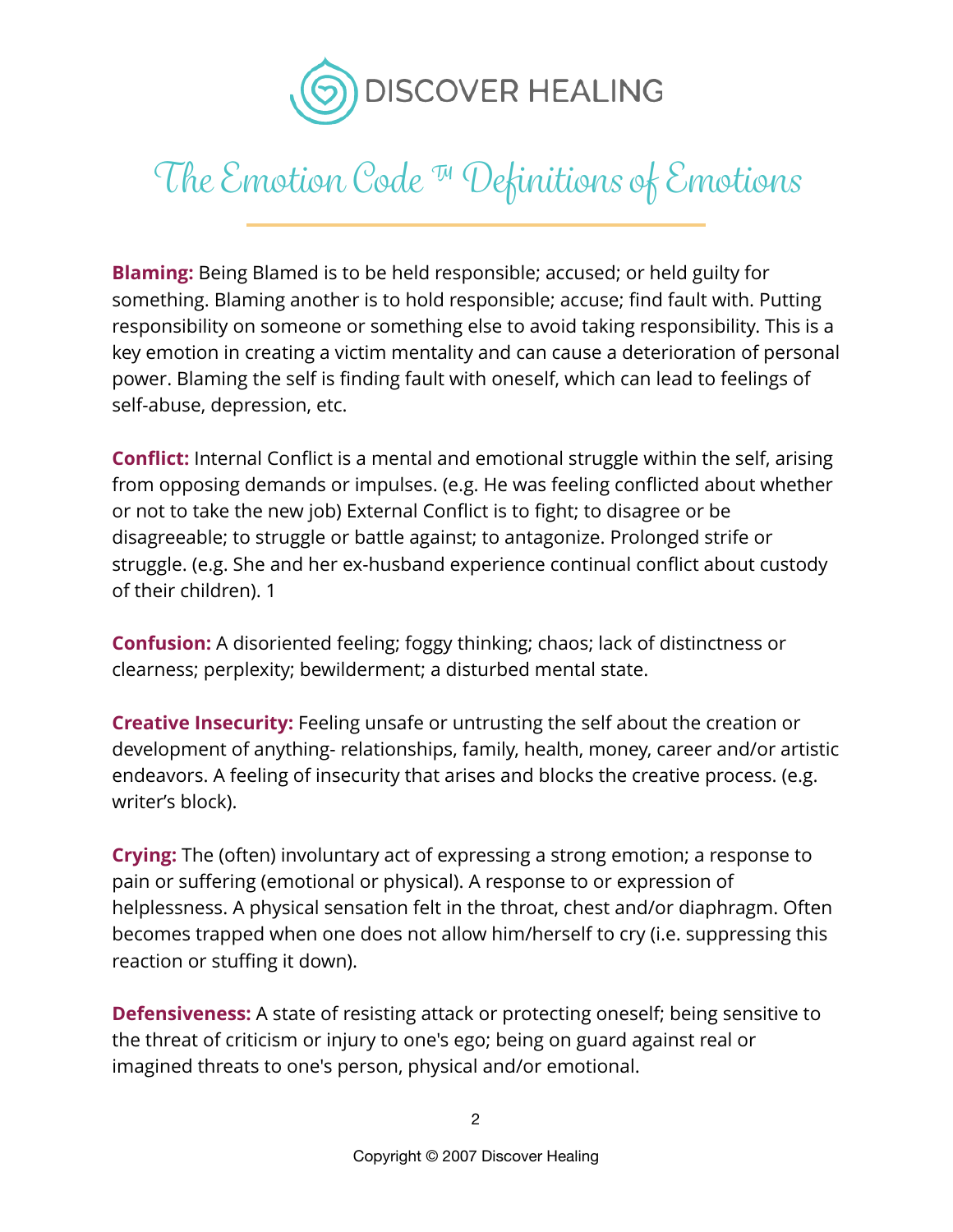

**Depression:** A state of being sad, gloomy, low in spirits, dejected. Often a secondary emotion caused by "anger turned inward" at the self and feelings of shame and guilt, etc.

**Despair:** A complete loss of hope; misery; difficult or unable to be helped or comforted. Discouragement: Feeling a lack of courage, hope or confidence; disheartened, dispirited. Losing the nerve to try or attempt something.

**Discouragement:** Feeling a lack of courage, hope or confidence; disheartened, dispirited. Losing the nerve to try or attempt something.

**Disgust:** A feeling of loathing; when good taste or moral sense is offended; a strong aversion. (e.g. She felt disgusted when the killer was acquitted).

**Dread:** Fear of something that is about to happen; apprehension as to something in the future, usually real but sometimes unknown. (e.g. He dreaded going to the high school reunion and facing the bullies who had tormented him).

**Effort Unreceived:** When one's work, achievement, attempts or endeavors are not accepted or recognized; when one's best effort is not considered good enough; a feeling of being unappreciated. Not feeling approved of or validated.

**Failure:** When one falls short of success or achievement in something expected, attempted, or desired; (e.g. The failure of a marriage or other relationship, being fired, bankruptcy, performing poorly in athletics, art, academics, etc.).

**Fear:** A strongly distressing emotion aroused by impending danger, evil or pain; the threat may be real or imagined.

**Forlorn:** Miserable; sad and lonely by reason of abandonment, desolation or emptiness; hopeless; forsaken.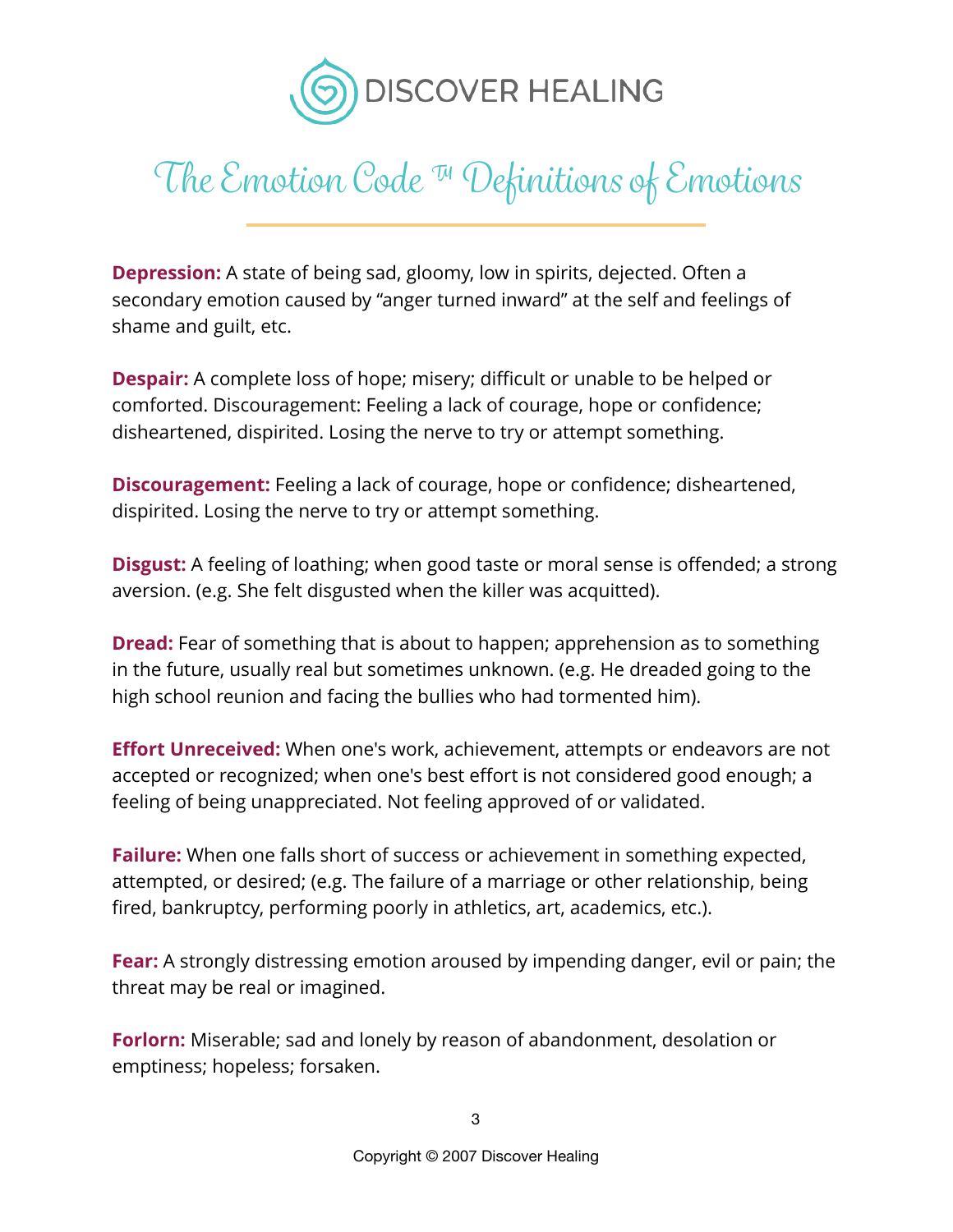

**Frustration:** Exasperation; being stuck or unable to progress; feeling blocked from causing a change or achieving an objective or goal.

**Grief:** Intense emotional suffering caused by loss, disaster, misfortune, etc.; an acute sorrow and deep sadness. A universal reaction to bereavement. Also can be feeling harassed, vexed or exasperated (e.g. if someone gives you grief).

**Guilt:** The feeling of having done wrong or committed an offense. Feeling responsible for the harmful actions of another (e.g., abuse, parents' divorce, death, etc.) Often accompanied by feelings of depression, shame and self-abuse.

**Hatred:** To loathe; despise; great dislike or aversion. Often comes as a result of "hurt love". Often hatred is of a situation rather than a person (e.g. hatred of another's behavior, unjust circumstances, etc.) Self-hatred creates destructive behaviors and illnesses.

**Heartache:** Anguish and pain of the heart; distress usually as a result of difficulty or sadness in a relationship. Felt as a crushing or burning physical sensation in the chest.

**Helplessness:** Being unable to help oneself; being without the aid or protection of another. Having little strength or personal power. A common emotion for those suffering from a "victim mentality". Feeling unable to change one's circumstances or state.

**Hopelessness:** Devoid of hope; having no expectation of good; having no remedy or cure; no prospect of change or improvement.

**Horror:** A strong emotion of alarm, disgust, or outrage caused by something frightful or shocking (e.g. an event of extreme violence, cruelty, or macabre.)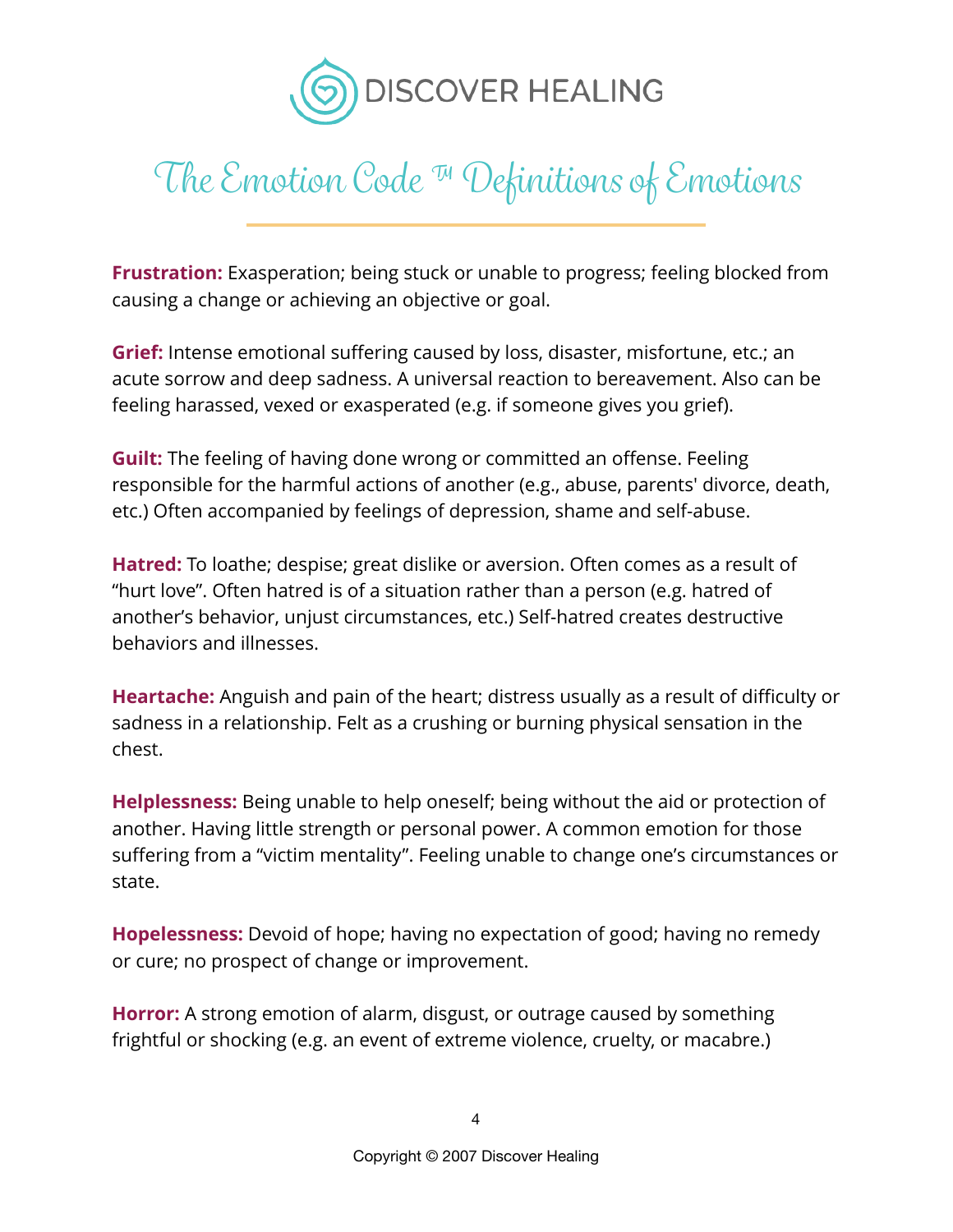

**Humiliation:** A painful loss of pride, dignity or self-respect; to feel mortified; embarrassed. Indecisiveness: An inability to make a decision; wavering back and forth between one choice or another. Stems from distrust of the self or doubting the ability to make a good decision.

**Insecurity:** A lack of confidence; self-conscious; shy. Feeling unsafe from danger or ridicule.

**Jealousy:** Resentful and envious of someone's success, achievements, or advantages. Having suspicious fears; fears of rivalry or unfaithfulness. Results from a fear of not being loved and/or from insecurity.

**Lack of Control:** Lacking restraint or direction; unable to regulate or command; a feeling that someone or something else determines your course.

**Longing:** To have a strong desire or craving; a yearning or pining; aching for; to miss someone or something; to want something you do not have (e.g. She longed for a different life).

**Lost:** Unable to see the correct or acceptable course; having no direction. Physically lost most often shows up from childhood- (e.g. being lost in the woods and can't find the way home, etc.) Emotionally lost refers to a feeling of being unable to see what the right decision or direction, being unable to find emotional stability (e.g. He felt lost after his wife died; She hasn't done anything with her life, she seems really lost.)

**Love Unreceived:** A feeling that love expressed is or has been rejected. Feeling unwanted, not cared for; not accepted; a lack of love where it is desired.

**Low Self-Esteem:** A low appraisal of one's own worth or value; feeling and focusing on one's flaws; holding a feeling of disrespect for the self; not confident; lack of selflove.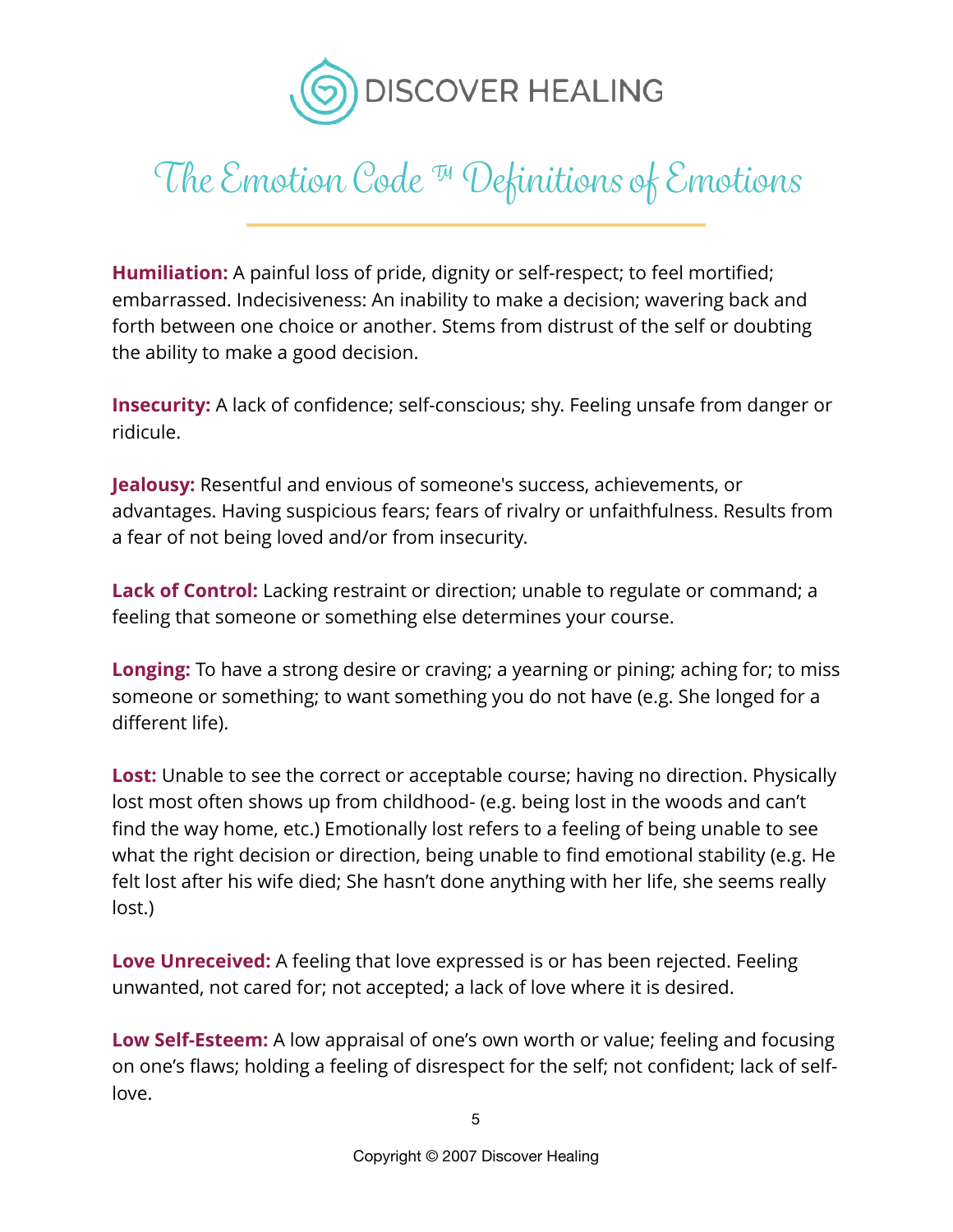

**Lust:** Intense sexual desire or appetite; an overwhelming want or craving (e.g., lust for power); passion; to covet.

**Nervousness:** Unnaturally or acutely uneasy or apprehensive; fearful; timid; to feel jumpy or on edge.

**Overjoy:** Intense delight or elation which is too overpowering for the body; joy that it is a shock to the system.

**Overwhelm:** To be overpowered in mind or emotion; extreme stress; feeling overpowered with superior force; feeling excessively burdened.

**Panic:** A sudden, overwhelming fear that produces hysterical behavior, unreasonably fearful thoughts or physical symptoms such as trembling and hyperventilation; a strong feeling of impending doom.

**Peeved:** Irritated; annoyed; exasperated; irked; aggravated; ticked off.

**Pride:** An overly high esteeming of oneself for some real or imagined merit or superiority; vanity (an excessive desire to be noticed, praised, or approved); feeling better than others; haughty; non-teachable; has to be right; expects more credit than earned; or treats others with disdain or contempt. Having a healthy amount of pride (self-respect or self-esteem) is a good thing, and this type of pride usually doesn't show up as a trapped emotion (although it may show up if one's healthy pride is injured).

**Rejection:** Feeling denied, refused or rebuffed; discarded as useless or unimportant; 4 cast out; unwanted; forsaken.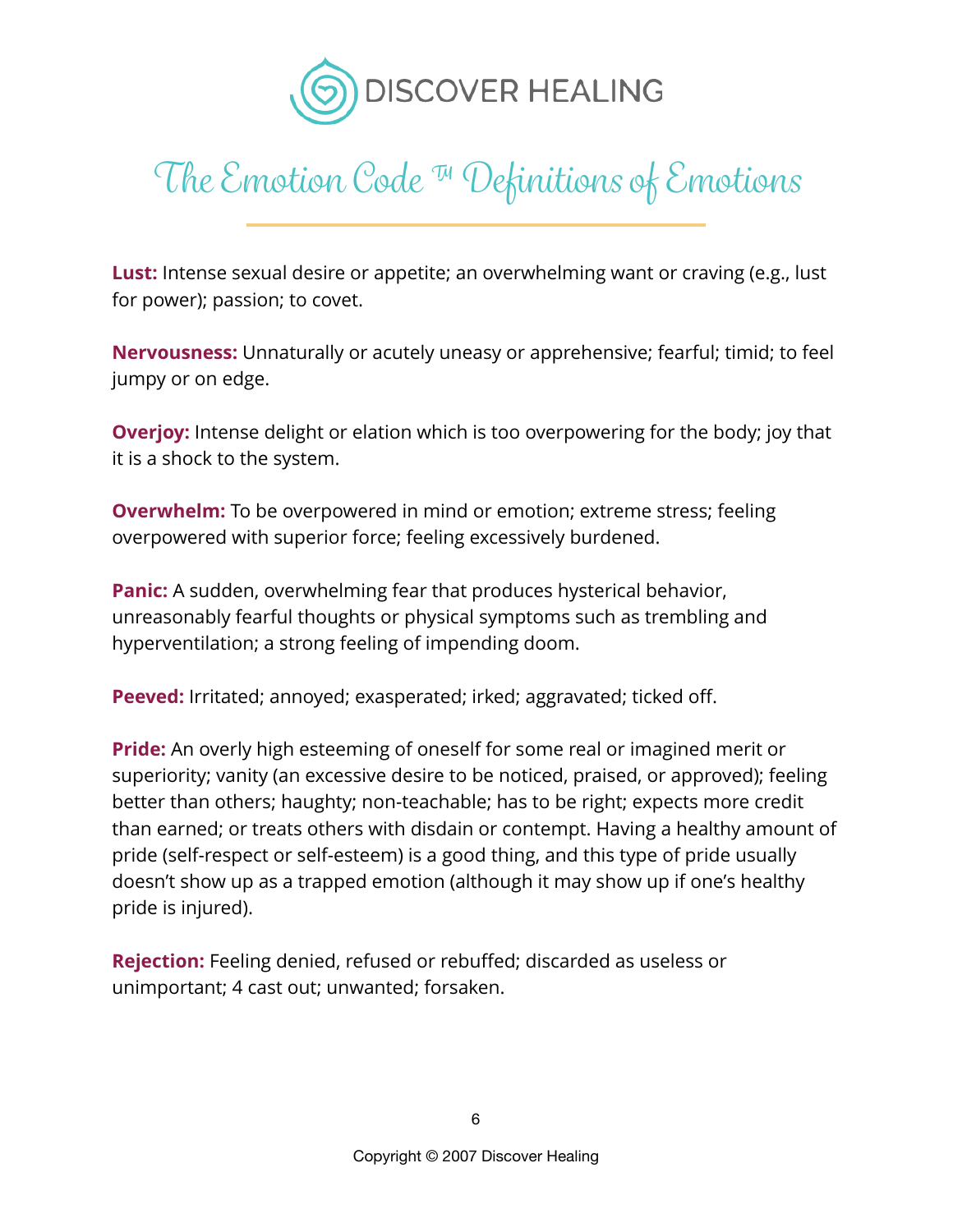

**Resentment:** A feeling of displeasure or indignation at someone or something regarded as the cause of injury or insult; bitter for having been treated unfairly; unwilling to forgive. Often this emotion comes along with animosity (ill-will that displays itself in action, strong hostility or antagonism).

**Sadness:** Unhappy; sorrowful; mournful; affected by grief.

**Self-Abuse:** Abusing the self emotionally includes negative self-talk (e.g. "I'm such an idiot."), blaming the self, etc. Abusing the self physically includes mistreating the body by use of addictive substances; to not care for the body by lack of sleep, proper diet or nutrition; to work beyond what one can or should endure; to punish or tax oneself excessively. This abuse may help atone for "sins", real or imagined, and usually is driven by anger. Illnesses can be forms of self-abuse (e.g., "I don't deserve to be healed.")

**Shame:** A feeling of being wrong, defective or disreputable. The painful feeling of having done or experienced something dishonorable, improper or foolish; disgrace; humiliation; a cause for regret. The lowest vibration of all the emotions. Leads to guilt, depression and even suicide.

**Shock:** A sudden or violent disturbance of the emotions or sensibilities; extreme surprise; to feel traumatized or stunned.

**Sorrow:** A sad regret; distress caused by loss, disappointment or grief; to feel or express grief, unhappiness, or sadness.

**Stubbornness:** Being difficult; unbendable; unable or unwilling to forgive; obstinate; headstrong; resistant.

**Taken for Granted:** Feels treated with careless indifference; not given thanks or for something accomplished, similar to ignored.